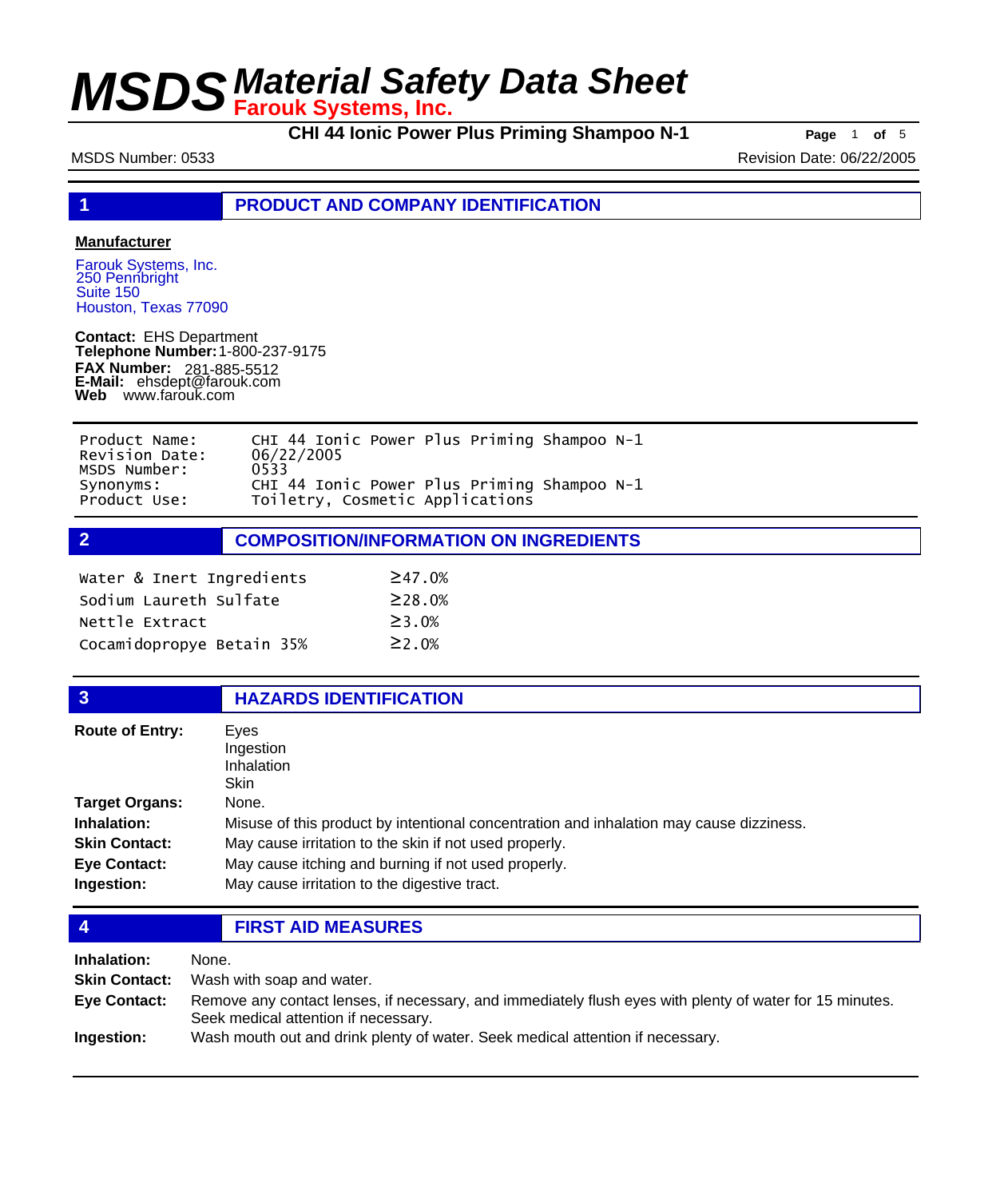**CHI 44 Ionic Power Plus Priming Shampoo N-1 Page** <sup>2</sup> **of** <sup>5</sup>

MSDS Number: 0533 **Revision Date: 06/22/2005** Revision Date: 06/22/2005

### **5 FIRE FIGHTING MEASURES**

FLASHPOINT AND METHOD: None FLAMMABLE LIQUIDS: None.

AUTO IGNITION TEMP:

 None. FLAMMABLE CLASS:

None.

BURNING RATE OF SOLID:

Not available

GENERAL HAZARDS: Evacuate personnel downwind of fire to avoid inhalation of fumes and smoke. EXTINGUISHING METHODS: Chemical type foam, CO2(Carbon Dioxide), Dry Chemical, Water Fog

HAZARDOUS COMBUSTION PRODUCTS: None.

FIRE FIGHTING PROCEDURES: This product is not flammable.However, hazardous decomposition and combustion products may be formed in a fire situation. Cool exposed containers with water spray to prevent overheating.

FIRE FIGHTING EQUIPMENT: Respiratory and eye protection are required for fire fighting personnel. Full protective equipment (Bunker Gear) and self contained breathing apparatus (SCBA) should be used for all indoor fires and significant outdoor fires. For small outdoor fires, which may be easily extinguished with a portable fire extinguisher, use of a SCBA may not be needed.

## **6 ACCIDENTAL RELEASE MEASURES**

SMALL SPILL: When a spill occurs, use absorbent material on the substance. Dispose of the material according to all local, state and federal regulations. Always use an absorbent material when cleaning up a spill.

ENVIRONMENTAL PRECAUTIONS: Avoid run-off or release into sewers, stormdrains and waterways.

GENERAL PRECAUTIONS: Remove containers away from flammable materials.

### **7 HANDLING AND STORAGE** Use appropriate personal protective equipment as specified in Section 8. Handle in a manner consistent with good household/personal techniques and practices. **Handling Precautions:** Keep containers/bottles securely sealed when not in use. Store in cool/dry conditions that do not exceed room temperature. Try to store product in temperatures between 40°F to 120° F. **Storage Requirements:**

## **8 EXPOSURE CONTROLS/PERSONAL PROTECTION**

These recommendations provide general guideance for handling this product safely. Because specific use conditions may vary, safety procedures should be developed for each specific application of this product. When developing procedures, always consider potential waste, disposal and personal safety issues. **Engineering Controls:** EYES AND FACE: For reasonable foreseeable uses of this product, eye and face protection is not required. SKIN: For reasonable foreseeable uses of this product, skin protection is not required. RESPIRATORY: For reasonable foreseeable uses of this product, respiratory protection is not required. **Protective Equipment:** EXPOSURE GUIDELINES: Overexposure is unlikely. Since all parameters cannot be foreseen, the use of engineering controls to reduce exposure may be necessary.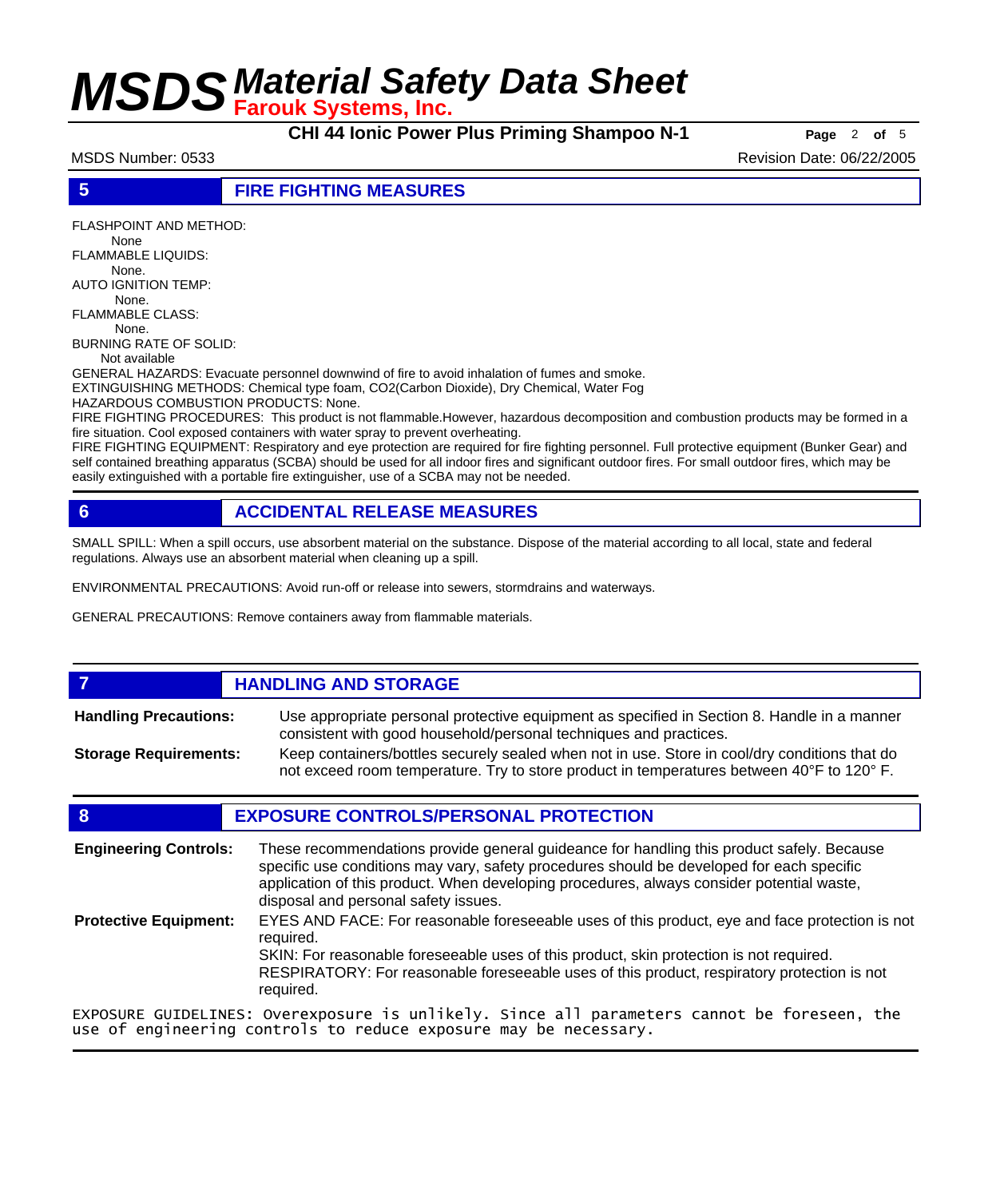**CHI 44 Ionic Power Plus Priming Shampoo N-1 Page** <sup>3</sup> **of** <sup>5</sup>

MSDS Number: 0533 **Revision Date: 06/22/2005** Revision Date: 06/22/2005

## **9 PHYSICAL AND CHEMICAL PROPERTIES**

| Appearance:            | White, viscous liquid |
|------------------------|-----------------------|
| <b>Physical State:</b> | Liquid                |
| Odor:                  | Pleasant fragrance    |
| pH:                    | $5.0 - 6.0$           |
| <b>Vapor Pressure:</b> | N/A                   |
| <b>Vapor Density:</b>  | N/A                   |

**Boiling Point:** 212° F **Freezing/Melting Pt.:** N/A **Solubility:** Soluble in water. **Spec Grav./Density:** 1.01 - 1.03

| 10                                            |  | <b>STABILITY AND REACTIVITY</b> |
|-----------------------------------------------|--|---------------------------------|
| <b>Stability:</b>                             |  | YES.                            |
| <b>Conditions to avoid:</b>                   |  | Extreme temperatures.           |
| Materials to avoid (incompatability):         |  | None.                           |
| Hazardous Decomposition products: None known. |  |                                 |
| <b>Hazardous Polymerization:</b>              |  | Will Not Occur.                 |
|                                               |  |                                 |

## **11 TOXICOLOGICAL INFORMATION**

ACUTE: DERMAL LD50: Not available. ORAL LD50: Not available. INHALATION LC50: Not available. EYE EFFECTS: This product may cause irritation to eyes if not used under normal conditions. TARGET ORGANS: NONE. SENSITIZATIONS: Not available. CARCINOGENICITY: IARC: Listed by IARC - No. NTP: Listed by NTP - No. OSHA: Listed by OSHA - No.

MUTAGENICITY: Not available. REPRODUCTIVE EFFECTS: None. TERATOGENIC EFFECTS: Not available.

### **12 ECOLOGICAL INFORMATION**

ENVIRONMENTAL DATA: Not available. ECOTOXICOLOGICAL INFO: Not available. DISTRIBUTION: Not available. CHEMICAL FATE INFO: Not available.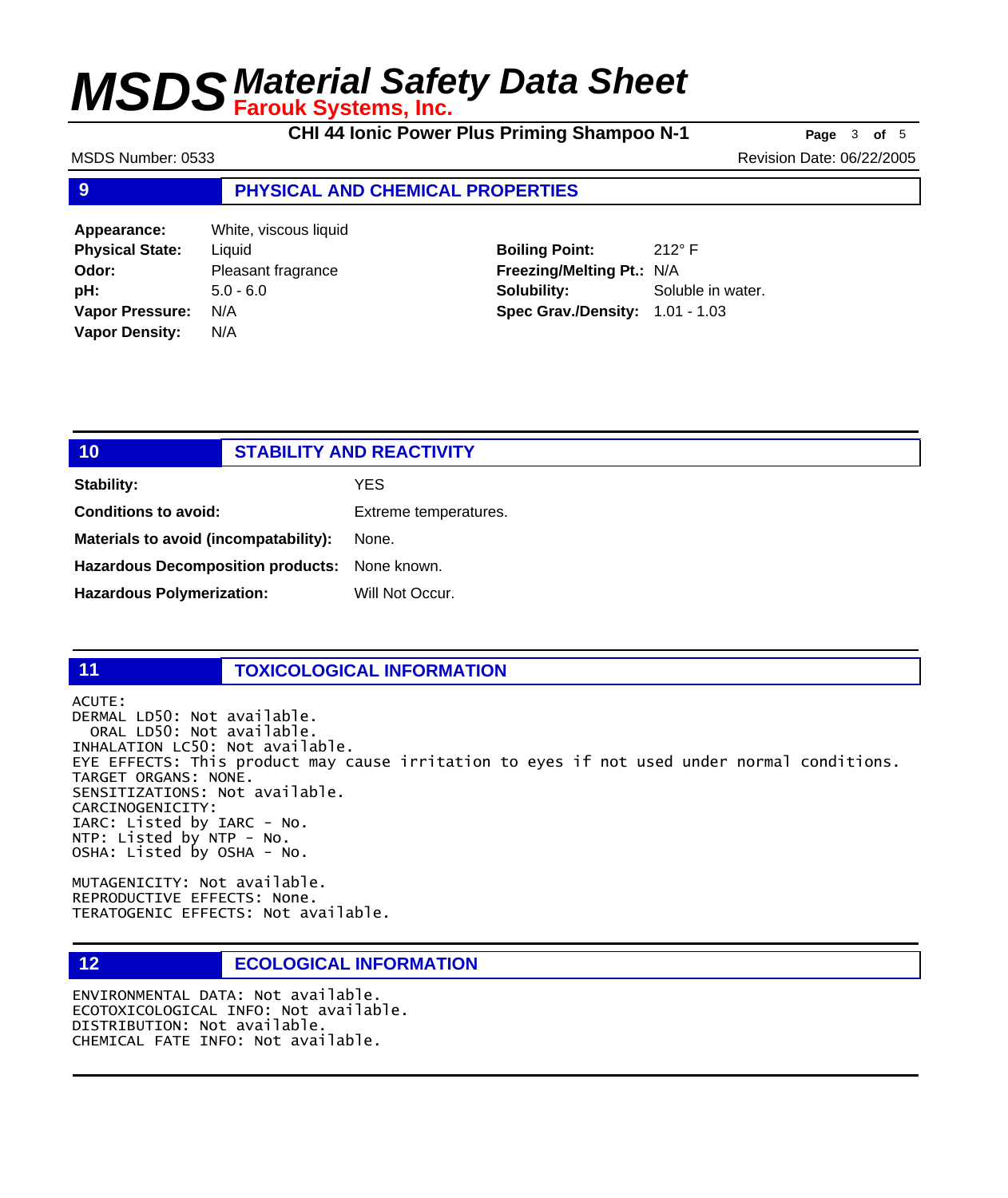**CHI 44 Ionic Power Plus Priming Shampoo N-1 Page** <sup>4</sup> **of** <sup>5</sup>

MSDS Number: 0533 **Revision Date: 06/22/2005** Revision Date: 06/22/2005

### **13 DISPOSAL CONSIDERATIONS**

US EPA Waste Number and Descriptions:

DISPOSAL METHOD: Controlled release of diluted product into a biological wastewater treatment plant. COMPONENT WASTE NUMBER: No EPA Waste Numbers are applicable for this product's components. DISPOSAL INSTRUCTIONS: Dispose of waste material according to local, state and federal rules and regulations.

**14 TRANSPORT INFORMATION**

This product is not regulated as a hazardous material by the United States (DOT) or Canadian (TDG) transportation regulations.

DOT CLASSIFICATION: Shipping Name: CHI 44 Ionic Power Plus Priming Shampoo N-1 Class: None. Non-regulated, non-hazardous

IMDG CLASSIFICATION: Shipping Name: CHI 44 Ionic Power Plus Priming Shampoo N-1 Class: None. Non-regulated, non-hazardous

IATA CLASSIFICATION: Shipping Name: CHI 44 Ionic Power Plus Priming Shampoo N-1 Class: None. Non-regulated, non-hazardous

1-800-424-9300 1-703-527-3887 CHEMTREC

Outside the United States

## **15 REGULATORY INFORMATION**

UNITED STATES: SARA TITLE III (Superfund Amendments and Reauthorization Act) 311/312 HAZARD CATEGORIES Fire: No. Pressure Generating: No. Reactivity: No. Acute: No. 313 REPORTABLE INGREDIENTS: Not applicable. TITLE III NOTES: None. CERCLA(Comprehensive Response, Compensation, and Liability Act) CERCLA RQ: None. TSCA(Toxic Substance Release Act) TSCA REGULATORY: All ingredients are listed in the TSCA Inventory. CANADA:

WHMIS(WORKER HAZARDOUS MATERIAL INFORMATION SYSTEM) This product is WHMIS controlled. CANADIAN INGREDIENT DISCLOSURE LIST: Sodium Laureth Sulfate. CANADIAN ENVIRONMENTAL PROTECTION ACT: All intentional ingredients are listed on the DSL(Domestic Substance List).

EUROPEAN COMMUNITY: EU REGULATORY: All intentional ingredients are listed on the European's EINECS Inventory. STATE REGULATIONS: Not available. LOCAL REGULATIONS: Not available.